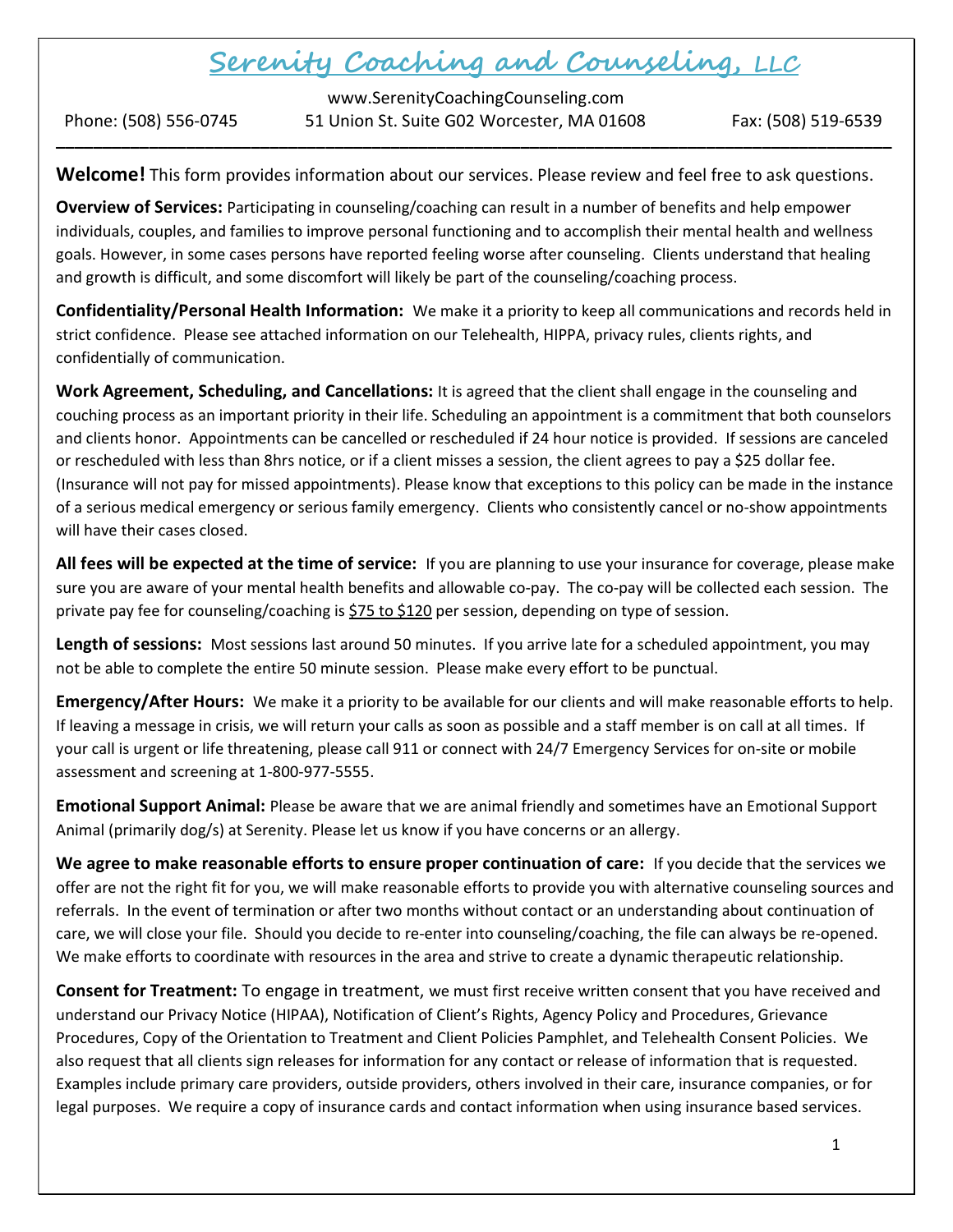# Serenity Coaching and Counseling, LLC

# THIS NOTICE DESCRIBES HOW PSYCHOLOGICAL AND MEDICAL INFORMATION ABOUT YOU MAY BE USED AND DISCLOSED AND HOW YOU CAN GET ACCESS TO THIS INFORMATION.

# PLEASE REVIEW THIS NOTICE CAREFULLY.

# Privacy Notice and HIPAA Compliance, Notification of Client's Rights, Agency Policy and Procedures, Grievance Procedures

Your health record contains personal information about you and your health. This information about you that may identify you and that relates to your past, present or future physical or mental health or condition and related health care services is referred to as Protected Health Information ("PHI"). This Notice of Privacy Practices describes how we may use and disclose your PHI in accordance with applicable law, including the Health Insurance Portability and Accountability Act ("HIPAA"), regulations promulgated under HIPAA including the HIPAA Privacy and Security Rules, the AMHCA and ACA Code of Ethics and Massachusetts statutes and regulations. It also describes your rights regarding how you may gain access to and control your PHI.

We are required by law to maintain the privacy of PHI and to provide you with notice of our legal duties and privacy practices with respect to PHI. We are required to abide by the terms of this Notice of Privacy Practices. We reserve the right to change the terms of our Notice of Privacy Practices at any time. Any new Notice of Privacy Practices will be effective for all PHI that we maintain at that time. We will provide you with a copy of the revised Notice of Privacy Practices by posting a copy on our website, sending a copy to you in the mail upon request or providing one to you at your next appointment.

#### I. USES AND DISCLOSURES FOR TREATMENT, PAYMENT AND HEALTH CARE OPERATIONS, REQUIRING CONSENT

We may use or disclose your PHI for treatment, payment and health care operations purposes with your consent as discussed below:

For Treatment. Your PHI may be used and disclosed by those who are involved in your care for the purpose of providing, coordinating, or managing your health care treatment and related services. This includes consultation with clinical supervisors or other treatment team members. An example of treatment would be when we consult with another health care provider, such as a family physician or another mental health provider. We may disclose PHI to any other consultant only with your authorization.

For Payment. We may use and disclose PHI so that we can receive payment for the treatment services provided to you. This will only be done with your consent. Examples of payment-related activities are: making a determination of eligibility or coverage for insurance benefits, processing claims with your insurance company, reviewing services provided to you to determine medical necessity, or undertaking utilization review activities. If it becomes necessary to use collection processes due to lack of payment for services, we will only disclose the minimum amount of PHI necessary for purposes of collection.

For Health Care Operations. We may use or disclose, as needed, your PHI in order to support our business activities including, but not limited to, quality assessment activities, employee review activities, licensing, and conducting or arranging for other business activities. For example, we may share your PHI with third parties that perform various business activities (e.g., billing or typing services) provided we have a written contract with the business that requires it to safeguard the privacy of your PHI. For training or teaching purposes. PHI will be disclosed only with your authorization.

# II. USES AND DISCLOSURES REQUIRING AUTHORIZATION

Uses and disclosures not specifically permitted by applicable law will be made only with your written authorization, which may be revoked at any time, except to the extent that we have already made a use or disclosure based upon your authorization.

# III. USES AND DISCLOSURES WITH NEITHER CONSENT NOR AUTHORIZATION

We may use or disclose PHI without your consent or authorization in the following circumstances:

Elder Abuse: If we have reasonable cause to believe that an elderly person (age 60 or older) is suffering from or has died as a result of abuse, we must immediately make a report to the Massachusetts Department of Elder Affairs.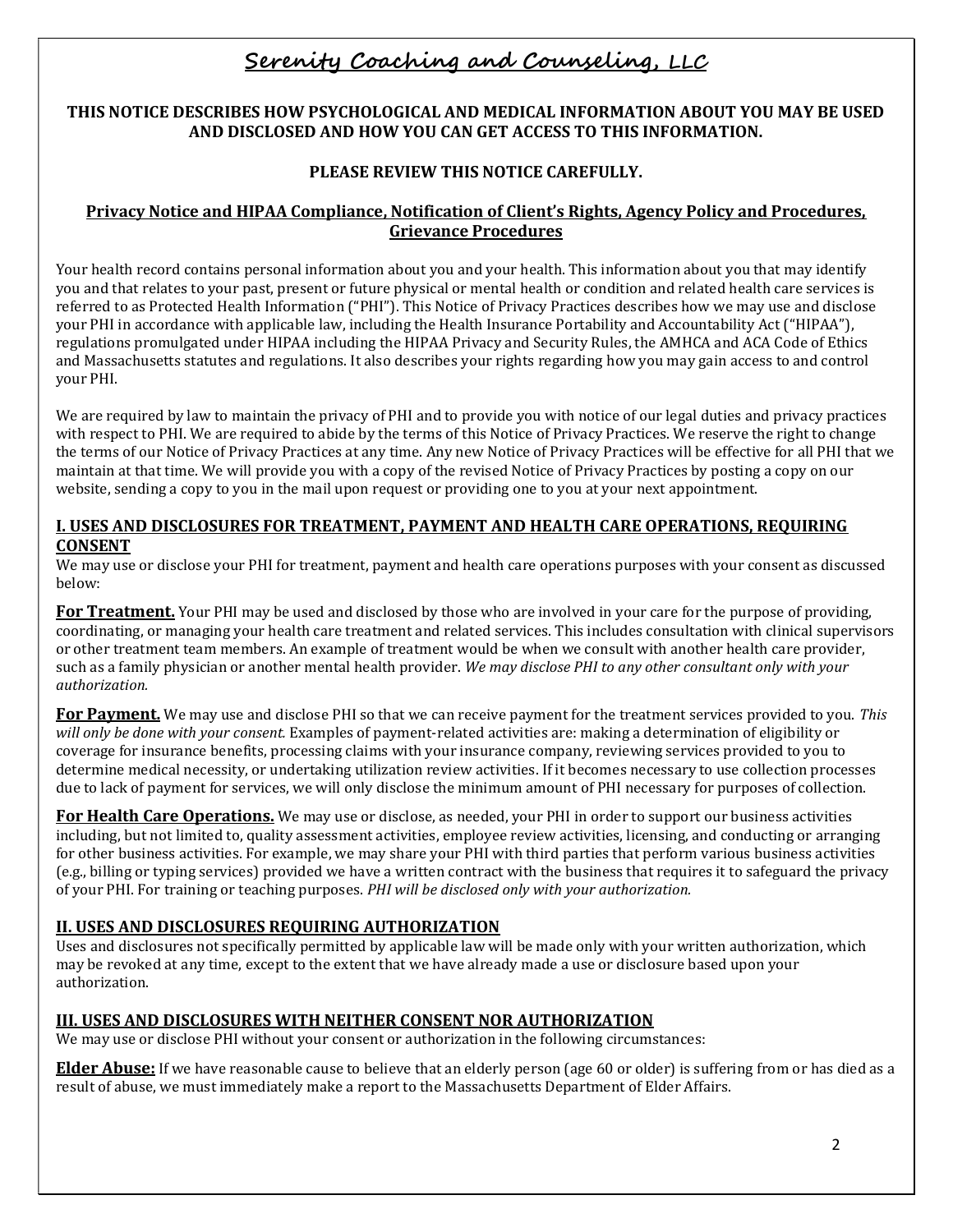(uses and disclosures with neither consent nor authorization con't)

**Child Abuse:** If we, in our professional capacity, have reasonable cause to believe that a minor child is suffering physical or emotional injury resulting from abuse inflicted upon him or her which causes harm or substantial risk of harm to the child's health or welfare (including sexual abuse), or from neglect, including malnutrition, we must immediately report such condition to the Massachusetts Department of Children and Families.

**Abused of a Disabled Person:** If we have reasonable cause to suspect abuse of an adult (ages 18-59) with mental or physical disabilities, we must immediately make a report to the Massachusetts Disabled Persons Protection Commission. Health Oversight: The Board of Registration of Allied Mental Health and Human Service Professions has the power, when necessary, to subpoena relevant records should we be the focus of an inquiry.

**Judicial or Administrative Proceedings:** If you are involved in a court proceeding and a request is made for information about your diagnosis and treatment and the records thereof, such information is privileged under state law and we will not release information without written authorization from you or your legally-appointed representative, or a court order. The privilege does not apply when you are being evaluated for a third party or where the evaluation is court-ordered. You will be informed in advance if this is the case.

Serious Threat to Health or Safety: If you communicate to me an explicit threat to kill or inflict serious bodily injury upon an identified person and you have the apparent intent and ability to carry out the threat, I must take reasonable precautions. Reasonable precautions may include warning the potential victim, notifying law enforcement, or arranging for your hospitalization. I must also do so if I know you have a history of physical violence and I believe there is a clear and present danger that you will attempt to kill or inflict bodily injury upon an identified person. Furthermore, if you present a clear and present danger to yourself and refuse to accept further appropriate treatment, and I have a reasonable basis to believe that you can be committed to a hospital, I must seek said commitment and may contact members of your family or other individuals if it would assist in protecting you.

Worker's Compensation: If you file a workers' compensation claim, your records relevant to that claim will not be confidential to entities such as your employer, the insurer and the Division of Worker's Compensation. Specialized Government Functions. We may review requests from U.S. military command authorities if you have served as a member of the armed forces, authorized officials for national security and intelligence reasons and to the Department of State for medical suitability determinations, and disclose your PHI based on your written consent, mandatory disclosure laws and the need to prevent serious harm.

Public Health. If required, we may use or disclose your PHI for mandatory public health activities to a public health authority authorized by law to collect or receive such information for the purpose of preventing or controlling disease, injury, or disability, or if directed by a public health authority, to a government agency that is collaborating with that public health authority.

# IV. YOUR RIGHTS AND OUR OBLIGATIONS

# Patient's Right

You have the following rights regarding PHI we maintain about you:

Right of Access to Inspect and Copy. You have the right to inspect or obtain a copy (or both) of PHI and psychotherapy notes in our mental health and billing records used to make decisions about you for as long as the PHI is maintained in the record. Your access may be denied in certain circumstances, but in some cases, you may be able to have this decision reviewed. On your request, we will discuss with you the details of the request and denial process. We may charge a reasonable, costbased fee for copies. If your records are maintained electronically, you may also request an electronic copy of your PHI. You may also request that a copy of your PHI be provided to another person.

Right to Amend. If you feel that the PHI we have about you is incorrect or incomplete, you may ask us to amend the information although we are not required to agree to the amendment. If we deny your request for amendment, you have the right to file a statement of disagreement with us. We may prepare a rebuttal to your statement and will provide you with a copy. On your request, we will provide you with details of the amendment process.

Right to an Accounting of Disclosures. You have the right to request an accounting of PHI for which you have neither provided authorization nor consent. On request, we will discuss with you the details of the accounting process. We may charge you a reasonable fee if you request more than one accounting in any 12-month period.

Right to Request Restrictions. You have the right to request a restriction or limitation on the use or disclosure of your PHI for treatment, payment, or health care operations. We are not required to agree to your request unless the request is to restrict disclosure of PHI to a health plan for purposes of carrying out payment or health care operations, and the PHI pertains to a health care item or service that you paid for out of pocket. In that case, we are required to honor your request for a restriction.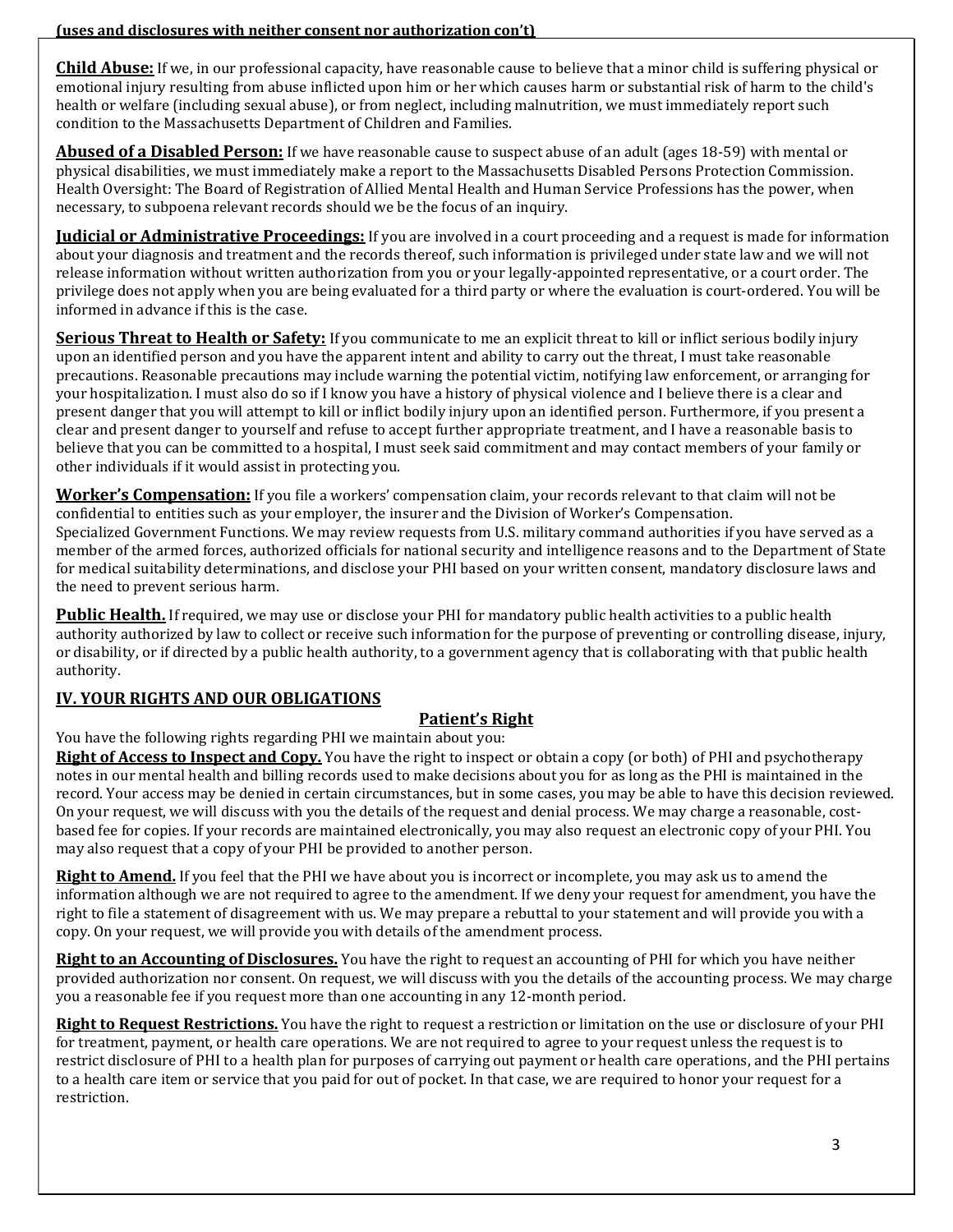#### (your rights and our obligations, con't)

Right to Receive Confidential Communications by Alternative Means and at Alternative Locations. You have the

right to request that we communicate with you about health matters in a certain way or at a certain location. We will accommodate reasonable requests. (For instance, you may not want a family member to know you are seeing us. Upon your request, we will send your bills to another address.) We may require information regarding how payment will be handled or specification of an alternative address or other method of contact as a condition for accommodating your request. We will not ask you for an explanation of why you are making the request.

Breach Notification. If there is a breach of unsecured PHI concerning you, we may be required to notify you of this breach, including what happened and what you can do to protect yourself.

Right to a Paper Copy of this Notice. You have the right to a paper copy of this notice upon request, even if you have agreed to receive the notice electronically.

#### Our Obligations

We are required by law to maintain the privacy of PHI and to provide you with a notice of our legal duties and privacy practices with respect to PHI. We reserve the right to change the privacy practices described in this Notice. Unless we notify you of such changes, however, we are required to comply with the terms currently in effect. If we revise our privacy practices, we will mail, email, fax, or give to you at the next scheduled session, depending on what is most convenient for our clients, any changes to this policy.

# V. Other

Confidentiality of e-mail, cell phone, and fax communications: It is very important to be aware that e-mail and cell phone communication can be relatively easily accessed by unauthorized people and hence, the privacy and confidentiality of such communication can be compromised. E-mails, in particular, are vulnerable to such unauthorized access due to the fact that servers have unlimited and direct access to all e-mails that go through them.

Risks of Communication by Email, Text Message, and Other Non-Secure Means: It may become useful during the course of treatment to communicate by email, text message (e.g. "SMS") or other electronic methods of communication. Receiving receipts for services by email or text message fall into this category as well. Be informed that these methods, in their typical form, are not confidential means of communication. If you use these methods to communicate, there is a reasonable chance that a third party may be able to intercept these messages. Some of the potential risks you might encounter using these methods of communication include: People in your home or other environments who access your phone, computer, or other devices that you use might read your email or text messages. Loss of cellular phone, computer, or other devices. Email accounts can be hacked. Text messages and emails are stored on servers. Misdelivery of email to an incorrectly typed address. Third parties on the Internet such as server administrators who monitor. Internet traffic might intercept your communication. Please limit the use of electronic communications to issues related to scheduling. If you choose to email, please be aware email responses will be brief and may call you to discuss the matter. We will not respond to text messages not related to scheduling.

# VI. COMPLAINTS :

If you believe we have violated your privacy rights or you disagree with a decision we made about access to your records, you may contact Nicole Daigle, LMHC (Director) Serenity Coaching and Counseling, LLC 51 Union St. Suite 322 Worcester, MA 01608, by calling (508) 556-0745, or faxing (508) 556-0745. You may also send a written complaint to the Secretary of Health and Human Services at 200 Independence Avenue, S.W. Washington, D.C. 20201 or by calling (202) 619-0257. We will not retaliate against you for filing a complaint.

# VII. EFFECTIVE DATE OF PRIVACY PRACTICES

This notice will go into effect on April 12<sup>th</sup>, 2016.